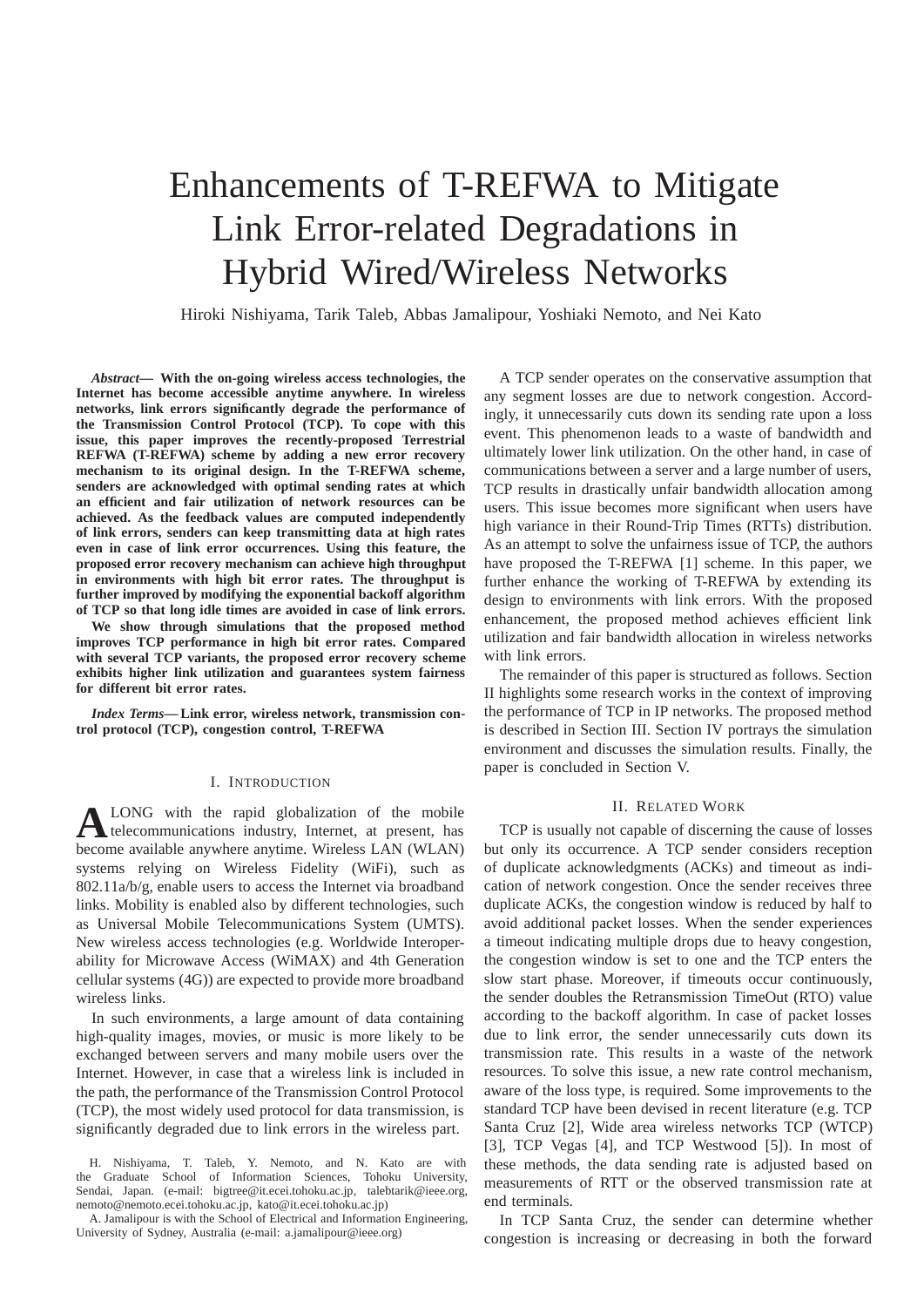and reverse paths of the connection based on the inter-arrival time of data packets at both the sender and receiver sides. This monitoring permits the detection of the incipient stages of congestion. This operation enables a prompt adjustment of the congestion window. Moreover, TCP Santa Cruz improves the RTT estimation mechanism by introducing ACK Window, which is similar to the bit vectors used in TCP SACK [6], to notify multiple losses via ACK packets. By these improvements, TCP Santa Cruz can promptly retransmit and recover lost packets, without waiting for the fast retransmit phase, even under heavy loads.

WTCP uses the ratio of the average packet inter-arrival time at the receiver to that at the sender as a primary metric for rate control. The desired sending rate is computed at the receiver side and notified to the sender via ACK packets. The sender monitors ACK packets and accordingly adjusts its rate. As a result, WTCP reduces the effect of non-congestion related packet losses on the transmission rate control. Meanwhile, WTCP does not use RTO so as not to be affected by erroneous RTO estimation. In WTCP, the receiver has to periodically send ACKs at a frequency tuned by the sender in order to signal the new transmission rate. This means that the sender receives at least one ACK during a given period of time. This procedure is hence used for detecting a deadlock instead of RTO.

TCP Vegas compares two values; the expected throughput computed based on the observed RTT and the actual throughput observed over a RTT period. It then adjusts the congestion window accordingly. When the actual throughput deviates largely from the expected throughput, the sender decreases the congestion window linearly during the next RTT to avoid possible congestion in the network. On the other hand, when the actual throughput is relatively close to the expected throughput, the sender increases the congestion window linearly during the next RTT as this indicates more available bandwidth at the network. By so doing, the congestion window size can be stabilized. With a new retransmission mechanism using the timestamp, TCP Vegas is able to retransmit a lost packet without waiting for three duplicate ACKs. Therefore, the TCP Vegas does not experience coarse timeout even if losses are significant or the bandwidth is not large enough to transmit three duplicate ACKs.

TCP Westwood is the most notable example among protocols which improve TCP performance, particularly in wireless networks with high bit error rate. The key concept behind TCP Westwood is to estimate the available bandwidth by measuring and averaging the rate of returning ACKs at the sender's side. After a timeout occurrence or reception of three duplicate ACKs, the sender estimates bandwidth availability and accordingly adjusts the congestion window size and the slow start threshold. In this way, TCP Westwood ensures faster recovery from packet losses and guarantees an efficient utilization of network resources. Although TCP Westwood has been shown efficient in wireless networks, its performance largely depends on the accuracy level of the network bandwidth estimation.

While a number of improvements to TCP have been implemented at the end terminals, other approaches have considered the addition of new mechanisms only to the network elements,

such as routers and gateways. eXplicit Control Protocol (XCP) [7], Explicit Window Adaptation (EWA) [8], and WINdow TRAcking and Computation (WINTRAC) [9] are few notable examples. In these methods, network elements along the path of a TCP source to a TCP destination signal the optimal transmission rates (window sizes) to the source. These schemes are efficient in making full use of network resources. They, however, can not resolve the unfairness issue among connections with high variance in their RTT distribution.

To cope with both the network utilization and fairness issues of TCP, the authors have recently proposed the Terrestrial-REFWA (T-REFWA) scheme. The basic operation of T-REFWA relies on the Recursive, Explicit, and Fair Window Adjustment (REFWA) [10] [11] [12] scheme proposed for satellite networks. The REFWA scheme achieves high efficiency by matching the sum of window sizes of all active TCP connections sharing a bottleneck link to the effective bandwidth-delay product of the network. Moreover, the system fairness is improved by assigning for each flow a feedback proportional to its RTT. In satellite networks, REFWA can estimate the RTT of each flow by monitoring hop counts in the backward and forward traffic of each flow. In terrestrial networks, however, prior knowledge of RTT is not available at network elements. In the T-REFWA scheme, a source notifies the information of RTT to network elements via data packets. Based on this information, senders are acknowledged optimal sending rates so as not to overload/underutilize the network. The current format of T-REFWA is not efficient in high bit error rate environments. In this paper, we extend T-REFWA to environments with link errors. We add a new error recovery mechanism to T-REFWA to enable it achieve high efficiency and fairness in hybrid wired and wireless networks. The proposed error recovery mechanism is dubbed T-REFWA Plus.

#### III. OPERATIONS OF THE T-REFWA PLUS SCHEME

#### *A. Overview of the T-REFWA scheme*

This section describes in detail the major operations of the T-REFWA Plus scheme. We firstly give a brief overview on the original T-REFWA scheme. In current TCP implementations, RTT is computed to make an estimate of RTO. The average value of RTT is denoted as Smoothed RTT (SRTT). In T-REFWA, a sender writes down the value of SRTT in the Type Of Service (TOS) field of IP headers and sends it to specific network elements via the communication path. Given the limited size of the packet header field, RTT values are transformed to an integer value within the range [0, 63]. For a detailed description of this transformation procedure, the interested reader is referred to [1]. At routers, flows are grouped according to their RTT indicator  $\alpha$ . Each group is defined as the set of flows having the same RTT value. Flows are identified by a flow ID and are defined as streams of packets sharing the quintuple: source and destination addresses, source and destination port numbers, and protocol field. A flow is considered to be in progress if the elapsed time since its last packet transmission time is less than the most recent estimate of the average  $RTT_{\alpha}$  of all active flows traversing the router,  $RTT_{avg}.$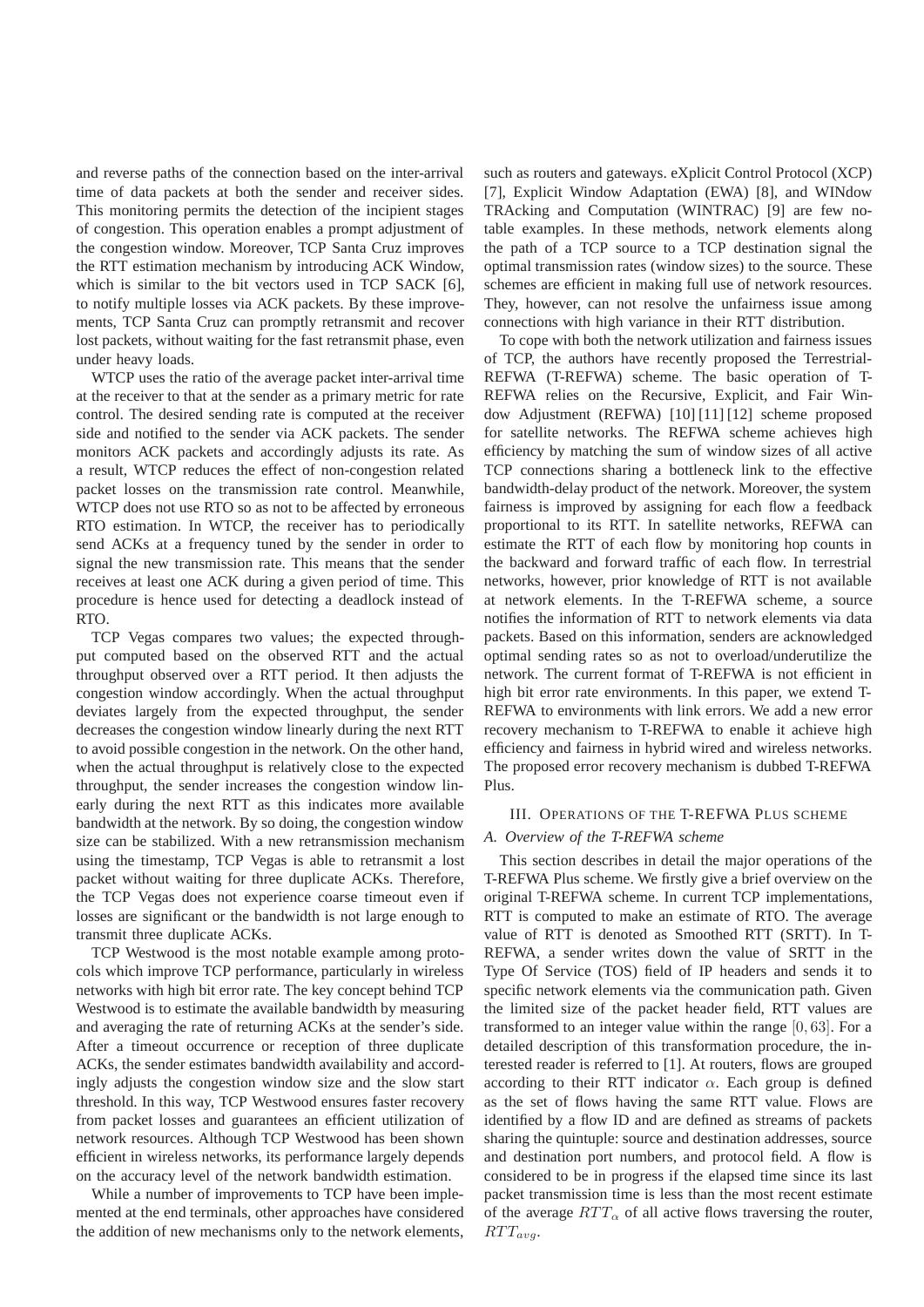|                 | Standard TCP                   | <b>TCP</b> Westwood            | <b>T-REFWA Plus</b>            |
|-----------------|--------------------------------|--------------------------------|--------------------------------|
| Duplicate ACKs  | $ssthresh = old\_cwnd/2$       | $ssthresh = f(BWE)$            | $ssthresh = \max(ssthresh, W)$ |
|                 | $cwnd = old_cwnd/2$            | $cwnd = \min(cwnd, f(BWE))$    | $cwnd = \max(cwnd, W)$         |
| <b>Timeouts</b> | $ssthresh = old_cwnd/2$        | $ssthresh = f(BWE)$            | $ssthresh = \max(ssthresh, W)$ |
|                 | $cwnd = 1$                     | $cwnd = 1$                     | $cwnd = \max(cwnd, W)$         |
|                 | $RTO = \min(2 \times RTO, 64)$ | $RTO = \min(2 \times RTO, 64)$ | $RTO = RTO$                    |

TABLE I CONGESTION AVOIDANCE ALGORITHMS IN STANDARD TCP, TCP WESTWOOD, AND T-REFWA PLUS

Similarly to the original REFWA scheme, the feedback computation is performed periodically every  $RTT_{avg}$  time interval. The feedback computation load is thus not so heavy. At time  $(t=n \cdot RTT_{avg})$ , the feedback value of flows belonging to Group  $\alpha$ ,  $W_{\alpha}(n)$ , is computed as in Equation (1) (shown at the bottom of the page). In Equation (1),  $B$  and  $Bw$  are the router's buffer size and the link bandwidth, respectively.  $n_i$ denotes the size of Group j and  $RTT_i$  denotes the RTT value of its flows.  $\Upsilon(n)$  and  $Q(n)$  denote the aggregate TCP window size and the router's queue occupancy at time  $(t=n \cdot RTT_{avg})$ .  $\phi$  and  $\psi$  are constant parameters. It should be recognized that  $\phi$  and  $\psi$  play a significant role in exploiting well the unused bandwidth and free buffer size, respectively. Details on the setting of  $\phi$  and  $\psi$ , and on the working of the T-REFWA scheme can be found at [1] [13].

#### *B. Major procedures of T-REFWA Plus*

When TCP data packets are dropped at any link along the communication path, TCP senders receive duplicate ACKs or set up a timeout. Senders can not infer the reason behind packet drops. They simply consider them as an indication of network congestion. Therefore, over wireless networks with link errors, standard TCP unnecessarily cuts down its congestion window and decreases its transmission rate even if no congestion has actually occurred.

In T-REFWA scheme, the sender gets appropriate feedback on congestion window written in the RWND field of ACK



Fig. 1. Window size variations in T-REFWA and T-REFWA Plus

packets and computed at bottleneck links. A T-REFWA sender avoids network congestion by setting its congestion window size to the feedback value. Figure 1 shows the difference between T-REFWA and T-REFWA Plus in congestion avoidance. The congestion window control mechanism in T-REFWA scheme is the same as that of standard TCP and only limits the maximum window size to the computed feedback written in the RWND field. The T-REFWA needs thus long time till the congestion window size reaches the feedback value, while T-REFWA Plus sets its congestion window size to the feedback value right after a packet loss event. On the other hand, the feedback value depends on only the RTT distribution of flows sharing the same bottleneck link and the buffer occupancy at the bottleneck router. In other words, the feedback value is independent of the link error. The remainder of this section explains how this feature is used to combat error-due packet drops in T-REFWA Plus scheme.

Upon reception of three duplicate ACKs, a TCP sender performs fast retransmit and fast recovery where its congestion window size (cwnd) is halved and the slow start threshold (ssthresh) is set equal to the congestion window size. In T-REFWA Plus, the congestion window size and the slow start threshold are updated based on the feedback value W received prior to the fast recovery phase. The congestion window is set to the feedback value if the feedback value is larger than the current congestion window size. The slow start threshold is set in the same manner. The sender then enters the congestion avoidance phase similarly to standard TCP. This control mechanism is similar to that of TCP Westwood. TCP Westwood, however, uses BandWidth Estimate (BWE) instead of the feedback value  $W$  for window controlling. The BWE is defined as the share of bottleneck bandwidth used by the connection and estimated based on the ACKs arrival rate at the sender. The sender resets the congestion window and the slow start threshold using the function of BWE (e.g. *BWE* × *RTT*). TCP Westwood sets the congestion to a small value as standard TCP after a timeout expiration while the proposed method can update the congestion window and the slow start threshold as in the case of reception of duplicate ACKs. It should be noted here that the efficiency of TCP Westwood can be largely

$$
W_{\alpha}(n) = \frac{RTT_{\alpha}}{\sum_{j=0}^{63} n_j \cdot RTT_j} \cdot \Upsilon(n)
$$
  
\n
$$
\Upsilon(n) = \Upsilon(n-1) + \phi\left(Bw \cdot RTT_{avg} - \Upsilon(n-1)\right) + \psi\left(B - Q(n-1)\right)
$$
\n(1)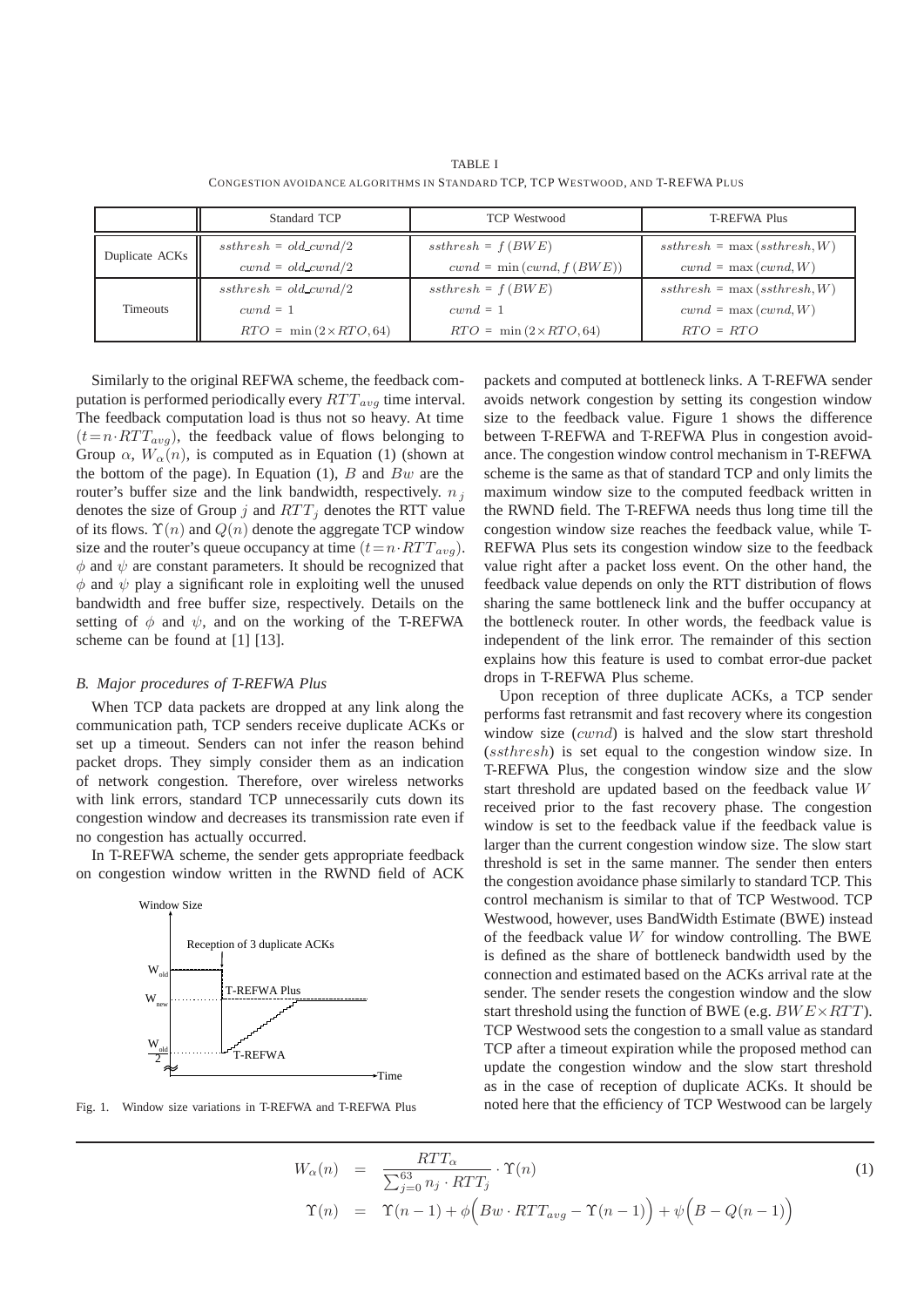affected by errors in the estimation of BWE, whereas the working of T-REFWA Plus is based on an explicit notification of the optimal sending rate, a value most likely to be accurate. Moreover, in order to improve TCP performance in heavy loss environments, T-REFWA Plus freezes the RTO. The retransmit timeout backoff algorithm used in most TCP variants doubles the  $RTO$  when coarse timeouts occur in succession. In case of high bit error rate environments, this mechanism leads to a significant waste of both bandwidth and time. To overcome long idle waiting times due to large RTO, the proposed method does not double the timeout value after a timeout expiration. This concept is similar to the idea presented in [14]. Table I summarizes the congestion control mechanism of standard TCP, TCP Westwood, and T-REFWA Plus and compares them. Finally, it should be recalled that the proposed T-REFWA Plus scheme can be implemented without significant changes and requires a simple modification at only the TCP sender.

#### IV. PERFORMANCE EVALUATION

### *A. Simulation Scenario*

To evaluate the performance of the proposed T-REFWA Plus scheme, we perform computer simulations using Network Simulator version 2 (NS2) [15]. We consider a simple network topology with a single bottleneck link as shown in Fig. 2. In such a network, a server provides a number of users with a particular application (File Transfer Protocol (FTP) in this simulation). The last one hop to mobile users is wireless link with a pre-defined link error rate. The bottleneck link capacity bw is set within the range of 10Mbps to 200Mbps. Wireless link delays are almost zero and each group has different RTT. 60ms, 120ms, and 180ms are set for Group 1, 2, and 3 respectively. Queuing delays are ignored. All groups consist of equal number of mobile users and the size of each group  $N$  is varied from 1 to 100. To avoid bursty drops at the simulation launch time, all mobile users are randomly



Fig. 2. Simulation topology

#### TABLE II SIMULATION PARAMETERS

| Parameters                  | Range of Values    |  |
|-----------------------------|--------------------|--|
| Bottleneck link capacity bw | $10Mbps - 200Mbps$ |  |
| RTTs of each group          | 60ms, 120ms, 180ms |  |
| Packet size                 | 1024bytes          |  |
| <b>RWND</b>                 | 128packets         |  |
| Size of each group $N$      | $1 - 100$          |  |
| Packet error rate (PER)     | $10^{-5} - 0.5$    |  |
| Simulation run time         | 100s               |  |

activated over a time interval of 1s. The TCP data packet size is fixed to 1024 bytes and RWND is set to 128 packets so that the maximum traffic rate generated by one user is about 18Mbps in Group 1 (with the smallest RTT=60ms). These parameters are chosen with no specific purposes in mind and do not change any of our fundamental observations about the simulation results. In order to remove limitations due to small buffer size on network congestion, we use buffers equal to the bandwidth-delay product of the bottleneck link. All buffers employ Drop-Tail as packet-discarding policy. To remove the influence of TCP synchronization which results from having multiple connections increasing their windows at the same time, we use TCP Reno and TCP Newreno with Random Early Detection (RED) [16] as packet discarding policy. Simulations are all run for 100s, a duration long enough to ensure that the system has reached a consistent behavior. The packet loss probability for link errors in the wireless part is varied within the range [10*−*<sup>5</sup>, 0.5]. Table II shows a complete list of the simulation parameters and the range of its values.

Four TCP variants are used as comparison terms: TCP Reno, TCP Newreno, TCP Westwood, and T-REFWA. As TCP Newreno achieves faster recovery from multiple losses within the same window and has the potential of significantly improving TCP performance over bursty losses, we consider the TCP Westwood based on TCP Newreno. While T-REFWA and T-REFWA Plus can be implemented on any TCP variant, we consider the implementation on TCP Newreno for the same reason as mentioned above.

In all simulations, all sources use the same protocol. All presented results are an average of several simulation runs. The following two indicators are used to evaluate the efficiency and the fairness of the schemes.

*•* Bottleneck link utilization

The bottleneck link utilization is the ratio of the aggregate goodputs of all connections to the bottleneck link capacity. Here, the retransmitted packets are not counted. The goodput is thus defined by the highest sequence number of data packet received at the destination times data packet size divided by the simulation time.

*•* Fairness index [17]

To investigate the fairness of the schemes, we use the fairness index shown in the following equation.

$$
F(x) = \frac{(\sum_{i=1}^{M} x_i)^2}{M \cdot \sum_{i=1}^{M} (x_i)^2}
$$
 (2)

where  $M$  and  $x_i$  denote the total number of flows and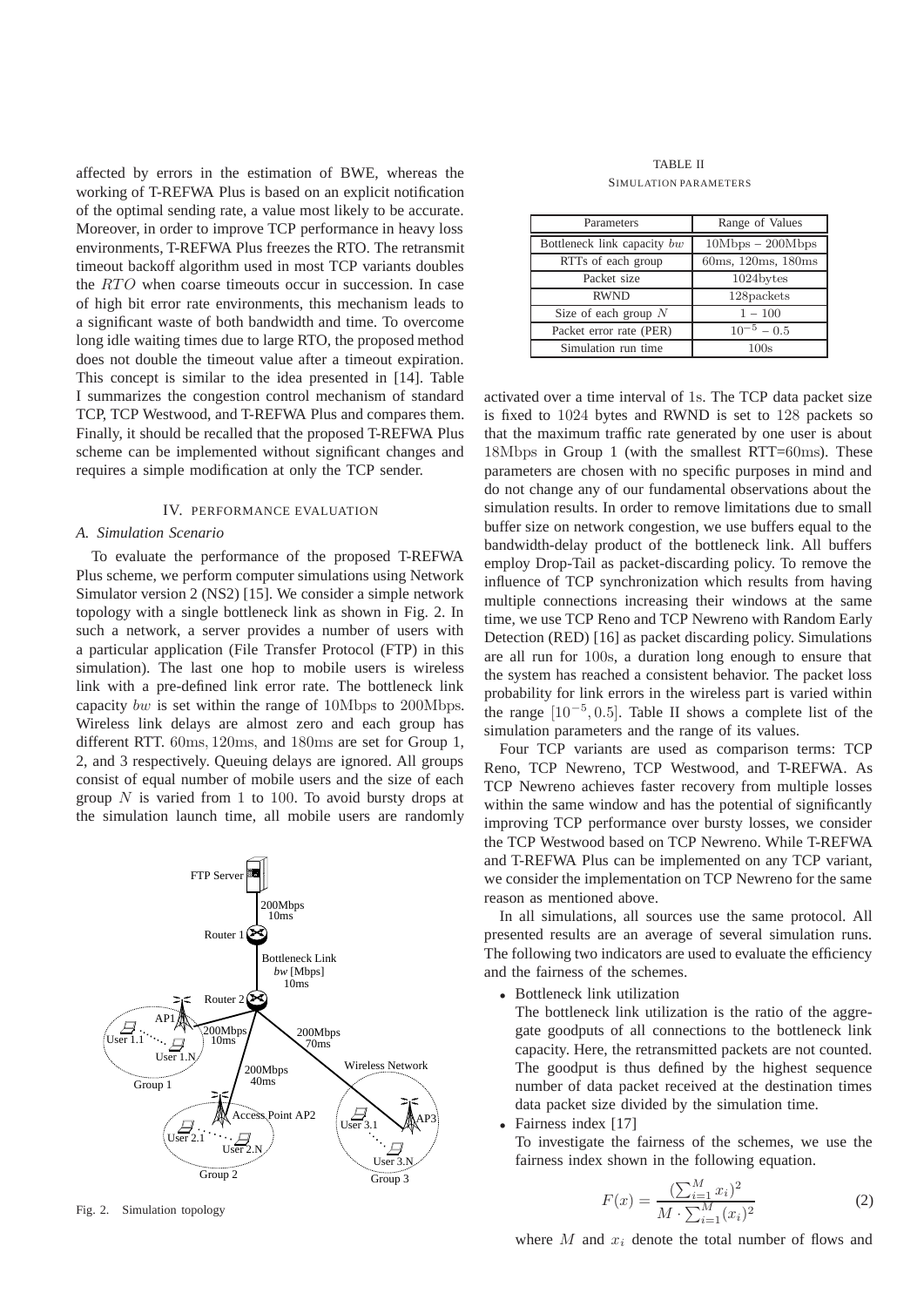

Fig. 3. System performance with no packet drops due to congestion (Flows with equal RTTs,  $bw = 200 \text{Mbps}$ ,  $N = 10$ )



Fig. 4. Effect of the RTO backoff algorithm (Flows with equal RTTs,  $bw = 200 \text{Mbps}, N = 10$ )

the actual goodput of the  $i<sup>th</sup>$  flow, respectively. The fairness index ranges from zero to one. Lower values of the fairness index represent poor fairness among the competing flows.

#### *B. Robustness to link errors (No network congestion)*

To describe how the proposed scheme is efficient in environment with high bit error rates, we run a simple simulation using the topology as shown in Fig. 2. Only ten users in Group 1 are active and download data from the server. The bottleneck bandwidth bw is set to 200Mbps. Since the maximum transmission rate of each flow is set to 18Mbps as mentioned above, the network does not experience congestion and all packet losses are due to link errors in the wireless part. Fig. 3(a) shows the bottleneck link utilization in case of using the five schemes for different Packet Error Rates (PERs). In this figure, the link utilization obtained using T-REFWA Plus and TCP Westwood are always higher than those of T-REFWA, TCP Reno, and TCP Newreno. This is because the former two methods do not reduce their congestion window sizes when senders receive duplicate ACKs generated by packet drops due to link error. But the latter three protocols misinterpret duplicate ACKs as a notification of network congestion and reduce their sending rates by mistake. In high PERs, T-

REFWA Plus keeps higher link utilization than the other schemes including TCP Westwood. T-REFWA Plus improves the RTO backoff mechanism so that the RTO value is fixed when timeouts occur frequently.This point will be discussed further in the next section.

Fig. 3(b) graphs the fairness index values for different PERs. Since all mobile users have the same RTT, the fairness index is expected to take high values for all PERs. However, the figure demonstrates that only the T-REFWA Plus keeps high fairness in high PERs (more than 0.1) while the other schemes achieve almost perfect fairness only in case of low PERs. This discrepancy is due to the timeout processes incurred in each protocol as will be explained later.

#### *C. Effect of the RTO backoff algorithm*

As discussed earlier, T-REFWA Plus scheme achieves the highest link utilization and the best fairness in high PERs. These improvements are attributable to the modified RTO backoff mechanism. To find out the impact of fixed backoff mechanism, we run the same simulation as above using T-REFWA Plus without freezing the backoff mechanism. Simulation results are plotted in Figs. 4(a) and 4(b). In high PER environments, a TCP sender experiences timeouts frequently. TCP variant without T-REFWA Plus using fixed backoff mechanism have to wait for a long time until the value of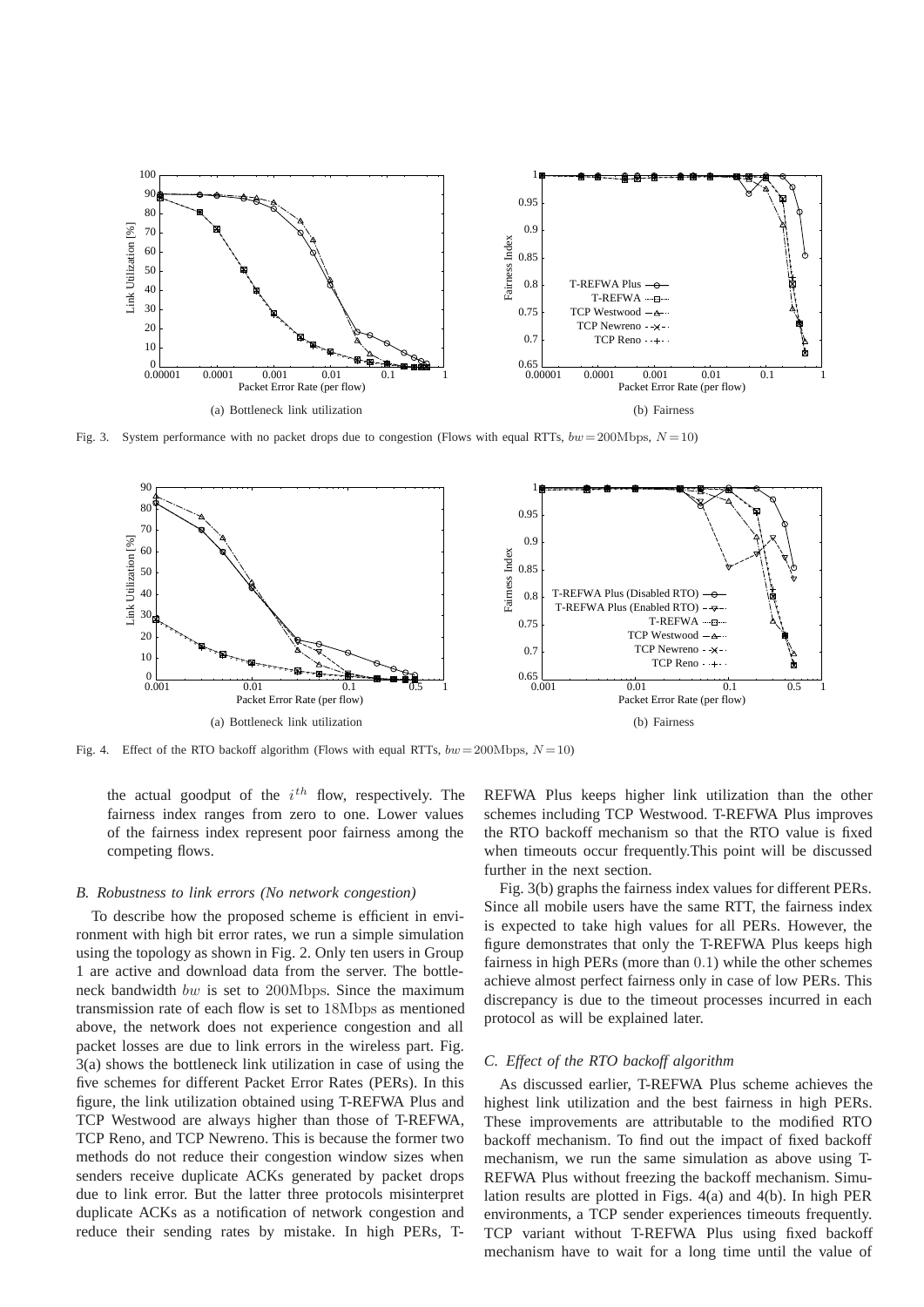

Fig. 5. Overall performance in terms of link utilization and fairness index (Flows with equal RTTs,  $N = 10$ , and possible congestion at bottleneck link  $bw = 100 \text{Mbps}$ 

RTO reaches its maximum value 64s. Therefore, by fixing the RTO value, the bottleneck link utilization is improved as shown in Fig. 4(a). On the other hand, connections unequally experience timeouts. With standard backoff algorithm, a flow experiencing frequent timeouts sends less packets than a flow with less timeouts. As a result, a significant disproportion in the throughputs of flows manifests and the fairness index decreases as the bit error rate increases. However, since the proposed T-REFWA Plus scheme has fixed backoff mechanism, all connections experience equivalent idle times for RTO. Consequently, only T-REFWA Plus with fixed backoff algorithm could keep high fairness in high PERs as Fig. 4(b) indicates. From these results, it can be said that the fixed backoff algorithm plays an important role in the improvement of TCP performance in high bit error rate environments.

## *D. Performance when drops are due to both link errors and congestion*

Here, we investigate the behavior of the five protocols in general conditions where packets may be dropped due to congestion or link errors. Similarly to the previous simulations, ten flows are set active. The bottleneck link bandwidth  $bw$ is set to 100Mbps. As the maximum aggregate data traffic generated by all connections is around 180Mbps, some packet drops may occur at the bottleneck link. On the other hand, packet losses due to link errors are caused at the last hop to mobile users from the access points.

Figs. 5(a) and 5(b) plot the bottleneck link utilization and the fairness index, respectively. The T-REFWA and T-REFWA Plus schemes outperform the other three methods, TCP Reno, TCP Newreno, and TCP Westwood in low PERs (less than 0.0001). TCP Reno and TCP Newreno reduce their transmission rates when duplicate ACKs are received. Although TCP Westwood controls congestion window size using an estimate of the available bandwidth, it does not make an accurate estimation. Therefore, these three protocols are not able to fully utilize the bottleneck link bandwidth in low bit error rate environments. On the other hand, in T-REFWA scheme, the feedback value is computed in a way that the aggregate throughput of flows matches the available bandwidth-delay product of the network. Consequently, the number of packets dropped at the bottleneck link due to network congestion is almost zero. As a result, the bottleneck link utilization is maintained near 100% in T-REFWA and T-REFWA Plus. However, T-REFWA scheme is not efficient in high PERs and exhibits the same performance as TCP Newreno. This is due to the fact that T-REFWA only limits the maximum sending rate while T-REFWA Plus keeps on transmitting data at feedback values when packet drops occur. The performance of TCP Westwood is better than TCP Reno and TCP Newreno. However, it does not perform as good as T-REFWA Plus in high PERs (more than 0.1). Concerning the system fairness, Fig. 5(b) indicates that T-REFWA Plus scheme achieves the highest fairness in high PERs. This performance is attributed to the fixed RTO backoff algorithm as described in Section IV-C.

## *E. Influence of the number of users*

In this simulation, we focus on the influence of flow counts on the overall performance of each protocol. Simulations are run with  $PER = 0.01$ ,  $bw = 100M$ bps, and a number of active flows with equal RTTs (e.g. Group 1). Fig. 6(a) shows that TCP Reno, TCP Newreno, and T-REFWA do not efficiently utilize the network resources when the number of users is less than 60. In these protocols, the employed window control algorithms reduce the sending rate frequently in case of high values of PER. As a result, the aggregate traffic rate is not enough to fill the network unless the size of packets is increased. On the other hand, T-REFWA Plus and TCP Westwood achieve high link utilizations even in case of few flows. The good performance of TCP Westwood comes, however, at the price of poor fairness. Indeed, Fig. 6(b) indicates that TCP Westwood results in an unfair service when the number of flows increase. This is due to the fact that the bandwidth estimate mechanism of TCP Westwood does not function efficiently when large number of flows compete for the bandwidth of the same bottleneck link. Indeed, the fairness index of TCP Westwood is inferior to that of TCP Reno, TCP Newreno, and T-REFWA Plus when the number of competing flows increase. This is due to the large disproportion that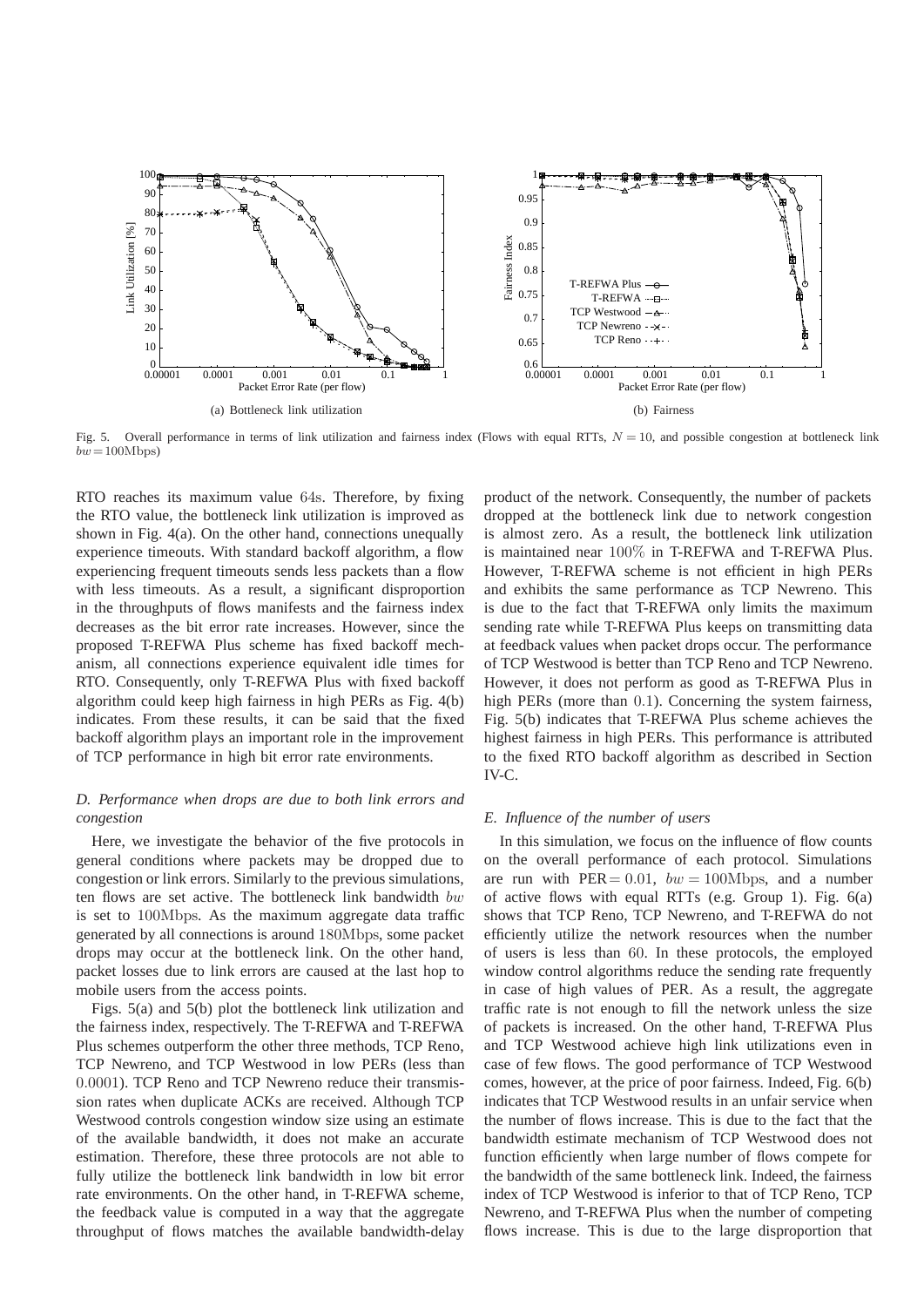

Fig. 6. System performance for different flow count (PER=0.01,  $bw = 100 \text{Mbps}$ , flows with equal RTTs)

occurs among throughputs achieved by flows despite the fact that they have equal RTTs. To conclude, T-REFWA Plus scheme, equipped with the explicit feedback mechanism and the error recovery function, is able to make efficient utilization of the link bandwidth while maintaining a fair service for all users.

## *F. Influence of the bottleneck link capacity*

In this simulation, the number of sources is set to ten and the PER is equal to 0.01. Due to the high bit error rate, TCP Reno, TCP Newreno, and T-REFWA could not make efficient use of the network resources even in broadband environments as shown in Fig. 7(a). On the other hand, TCP Westwood and T-REFWA Plus exhibit better link utilization. Although TCP Westwood slightly exceeds the T-REFWA Plus in terms of the link utilization when no congestion occurs in the network due to wide bandwidth, its performance is limited in terms of both link utilization and fairness (Fig. 7(b)) when the network gets congested due to narrow bandwidth. TCP Westwood performs poorly when bw is set to less than 40Mbps due to errors in bandwidth estimation. In contrast to the fluctuations of TCP Westwood, the performance of T-REFWA Plus is stable when the bottleneck link capacity is varied. The proposed scheme adjusts its window size based on feedback rates accurately computed at the bottleneck router. Therefore, the T-REFWA

Plus scheme achieves high link utilization and near-perfect fairness for all the simulated capacities.

## *G. Performance in case of flows with different RTTs*

In the remainder of this section, we discuss how each protocol works when flows have high variance in their RTT distribution. The network configuration is shown in Fig. 2. The bottleneck link bandwidth is set to 100Mbps. The groups are simulated and each group consists of ten mobile users. The bottleneck link utilization and fairness index of each protocol are plotted for different values of PER in Figs. 8(a) and 8(b), respectively. Comparing Figs. 8(a) and 5(a), it can be observed that the five protocols exhibit the same performance. This demonstrates that the RTT distribution does not largely affect the link utilization. T-REFWA Plus significantly improves TCP performance in throughput while TCP Westwood degrades its performance due to the bandwidth estimation errors, particularly in low PERs.

As for the system fairness, as flows have different RTTs, flows with smaller RTTs gain more bandwidth compared to flows with larger RTTs. For this reason, in low PER, the fairness of TCP Reno, TCP Newreno, and TCP Westwood is below that of T-REFWA and T-REFWA Plus schemes that assign the bottleneck bandwidth to competing flows at a rate



Fig. 7. System performance for different bottleneck link bandwidths (PER=0.01,  $N = 10$ , flows with equal RTTs)